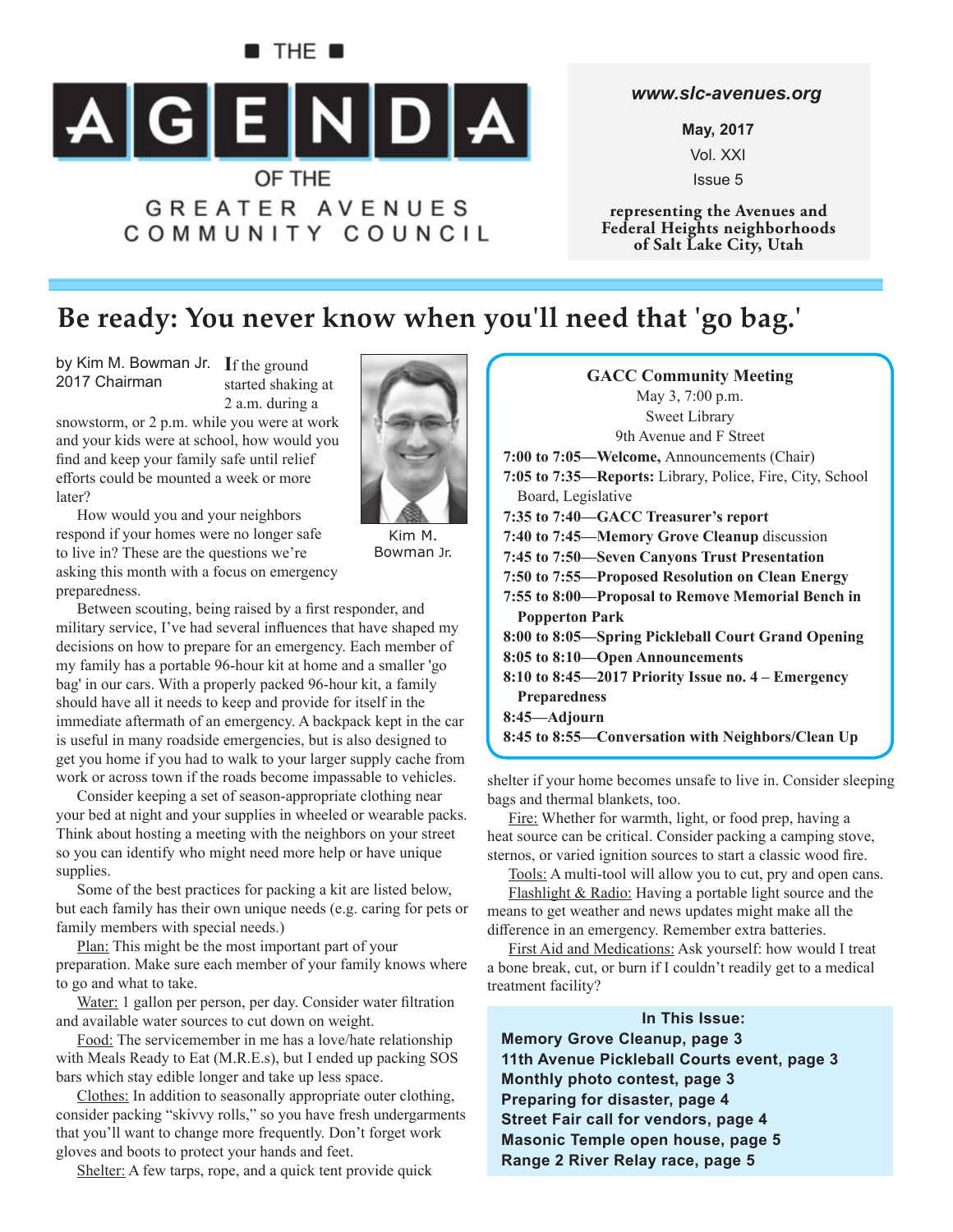#### **AVENUES COMMUNITY MEETINGS**

#### **GACC Council Meeting**

Wednesday, May 3, 2017, at 7 p.m., Sweet Library. For special accommodations contact the GACC chair at gaccchair@slcavenues.org. Open to the public, all welcome.

#### **GACC Board Meeting**

Wednesday, May 10, 2017, at 7 p.m., Sweet Library. For special accommodations contact the GACC chair at gaccchair@slcavenues.org. Open to the public, all welcome.

Community Life / Resources / *Free Stuff !*

**Sweet Branch Library,** 455 F Street (at 9th Avenue), 801- 594-8651, www.slcpl.org. **Kids Calendar:** *Book Baby.* Wednesday at 10:15 a.m.; *Preschool Storytime*, Wednesday at 11:15 a.m.; *Playtime @ Sweet,* Tuesday at 10 a.m. to 11:30 a.m. Playtime for children 0 to 5 years old and their caregivers. *Coding Club,* Monday, 4 to 6 p.m. Develop computer coding skills at your own pace in a creative and collaborative environment. Kids and teens ages 8 to 18 can take part in weekly workshops where they'll be able to work through a self-guided programming curriculum with the help of Library staff. Registration is required. Call 801-594-8651 during library hours. • *STEAM Activity:* Theme: Exploring Gravity. Thursday, May 4, at 4 p.m. • *LEGOs at the Library:* Thursday, May 11, at 4 p.m. • *Thursday Afternoon Craft:* May 18, 4 p.m. *Family Yoga:* Thursday, May 25 at 4 p.m. **Teen Calendar:** *May the Fourth Be With You:* "Revenge of the Sixth," Saturday, May 6, 2 p.m. to 5:30 p.m. Teens only please. Celebrate 40 years of Star Wars with activities, delicious treats, and more. Teens will be able to partake in Star Wars-themed food, crafts, and a costume contest, and will be able to see a screening of "Rogue One: A Star Wars Story." **Adult Calendar:** *Art Exhibit:* Sweet & Savory, works by the Sweet staff . Exhibit runs May 8 - June 17. • *Sweet Reads at Avenues Proper,* 376 8th Ave, 4th Tuesday at 7 p.m. This month we are reading "The Underground Railroad" by Colson Whitehead. Light refreshments will be provided at each event. Registration is required and can be done up to one week in advance of each event by visiting or calling the Sweet Branch. • *Author in the House,* Thursday, May 25 at 7 p.m. As artistic director of Robert Redford's Sundance Playwrights Lab for 14 years, David Kranes served as dramaturg and mentor for many now celebrated works in American theater, including Pulitzer Prize winners "Angels In America" (Tony Kushner) and "The Kentucky Cycle" (Robert Schenkkan). He also worked with other renown playwrights including

#### *The Agenda*

Publisher's Statement The monthly Greater Avenues Community Council newsletter *"The Agenda"* is mailed free to all residences in the Avenues. This publication is created to conduct the business of the Greater Avenues Community Council. Mail correspondence to P. O. Box 1679, Salt Lake City, UT 84110.

GACC 2017 Officers and Publisher Contacts: *Chair:* Kim M. Bowman Jr., gaccchair@slc-avenues.org. *Chair-elect:* Brian Hatton, gaccchairelect@slc-avenues.org *Past-chair:* Dave Alderman, past-chair@slc-avenues.org *Treasurer:* Michael Hughes, gacctreasurer@slc-avenues.org. *Secretary:* Peg Alderman, gaccsecretary@slc-avenues.org. *Newsletter:* Dave Jonsson, newsletter@slc-avenues.org. **GACC web page is www.slc-avenues.org.**

Donald Marguiles, Milcha Sanchez Scott and Philip Gotanda, and actors Kathy Bates, John Malkovich, J.T. Walsh and theater artist Julie Taymor. With many stories anthologized, David Kranes is a Pushcart Prize nominee for "Blue Motel," Pushcart winner for "Cordials" (1996)—this story appearing also in Best of Pushcart Anthology (2004); recipient of the Utah Governor's Award in the Arts, CBS Playwrights Award, National Repertory Play Contest, and Wrangler Award for Best Short Story Collection for "Low Tide In The Desert." His plays have been produced nationwide including major US theaters, Manhattan Theatre Club, Actors Theater of Louisville, and the Mark Taper Forum. David taught at the University of Utah as an award-winning teacher and has taught writing workshops throughout the US and Europe. He co-founded the Sawtooth Writers Conference and is a DFA graduate of Yale School of Drama. • *Parenting Series* at Sweet every Tuesday night in May at 6:30 p.m. Schedule:

- Tuesday, May  $2 \cdot$  Putting an end to arguing, back talk, and begging
- Tuesday, May 9 · Teaching responsibility without losing your love
- Tuesday, May  $16 \cdot$  Setting Limits without waging war
- Tuesday, May  $23 \cdot$  Guiding kids to own and solve their problems. Attendees must be at least 18 years old. No childcare is provided. • *Teach Yourself Tech: Email and Facebook Basics*, Friday, May 5, 2 p.m. to 3:30 p.m. • *Simple Steps for Starting Your Business*, Saturday, May 13,
- 10 a.m. to 1 p.m.
- **Wasatch Elementary Art Showcase Set May 19.** Student art show and community gallery rolls around again. Items will be available for purchase. 30 R Street, Friday, May 19 from 5:30 to 8 p.m.
- **City Academy, 555 E. 200 South, 801-596-8489,** www. cityacademyslc.org, 7th to 12th grade tuition-free public charter school since 2000. Now enrolling for fall 2017. Call for a personal tour.
- **Popperton Plots:** The Avenues Community Garden begins its fourth growing season and organizers are eyeing a new drip irrigation system and garden expansion (as the plots typically fill up each season.) If you are interested in finding out more about Popporton Plots use the following link; wasatchcommunitygardens.org or call the office at 801-359-2658.
- **Girl Scouts of Utah would like to partner with the community** to provide a high quality, girl-centered experience for tomorrow's leaders. We are looking for Volunteers, Troop Leaders and Girl Scouts! VOLUNTEERS: Introduce girls to new experiences that show them what they're capable of. Whether you can give a day, a few weeks, or the whole year, it all starts with you. Volunteer at GSUtah.org GIRLS: At Girl Scouts, girls have new experiences that give them that super-excited, jumping, giggling, butterflies-in-the-stomach feeling. We design activities to teach girls about themselves and their world. A year with us is filled with the kind of moments she just can't wait to tell everyone about. Claim your spot today at GSUtah.org/join. Please contact Tana Gaia at tgaia@gsutah. org or 801-716-5109.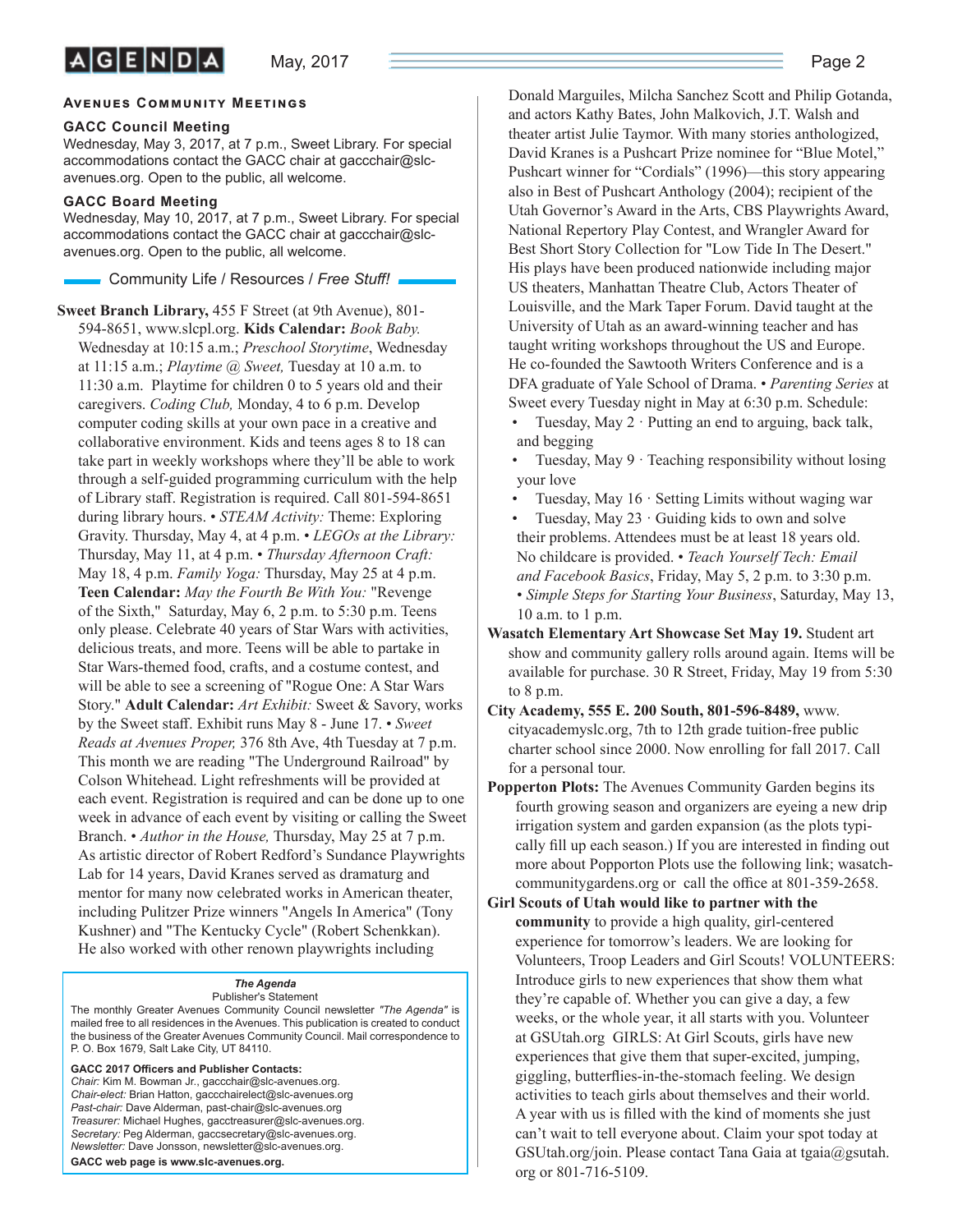$A$  $G$  $E$  $N$  $D$  $A$ 

## **Memory Grove Cleanup is May 13**

**P**roudly marking its 20th year, the Memory Grove Cleanup will get underway Saturday, May 13 at 8 a.m.

One of GACC's signature events, the cleanup draws up to 300 people who volunteer to weed, rake, trim, chop and mulch the memorial park in three to four hours of intensive work.

Coordinator Phil Carroll, who is the cleanup's 'go to' guy for everything, said the successful strategy of past years will be followed: work beginning around 8 a.m., covering from the gate to Memorial House, then a free lunch at noon at the 4th Avenue Park sponsored by LDS Hospital. Ensign LDS Stake will provide stoves, tables and chairs. As always, workers should bring their own hats and gloves and wear sturdy shoes. Salt Lake City Parks Department employees will provide the shovels and rakes and will bring scoop loaders and dump trucks to haul off the gleanings.



### **New Pickleball Courts Grand Opening on May 12 at 2 p.m.**

**M**ayor Jackie Biskupski will formally open the new 11th Avenue tennis and pickleball courts on Friday, May 12, after a year-long construction project.

The \$1.4 million job is creating six new pickleball courts and six new tennis courts.

Location is the 11th Avenue Park and Terrace Hills Drive. Parking is off Terrace Hills Drive and on the street.

The ceremony will feature representatives of the Utah Pickelball Association, the Avenues Athletic League and Greater Avenues Community Council.

Want to try pickleball? There will be a demonstration after remarks to try out this new—and explosively growing—sport.

Sponsors said to bring your own chair, hat and sunglasses.

Pickleball is now played on many courts statewide. It combines elements of tennis, badminton and table tennis. The surface is one-third the size of a regulation tennis court, with a net lowered to 34 inches. Players use a paddle and a polymer ball, similar to a wiffle ball.



A tournament to benefit the City Academy charter school is set for May 19-20. The competition will be the first pickleball tournament in Salt Lake City held at the brand new courts.

### **May theme for our monthly photo**

#### **contest: "May Day"**

Congratulations to Brian Berkelbach whose picture of a snow-topped red rose is our photo contest winner! Please send your May photo submissions to gaccchair@slcavenues.org by May 10.



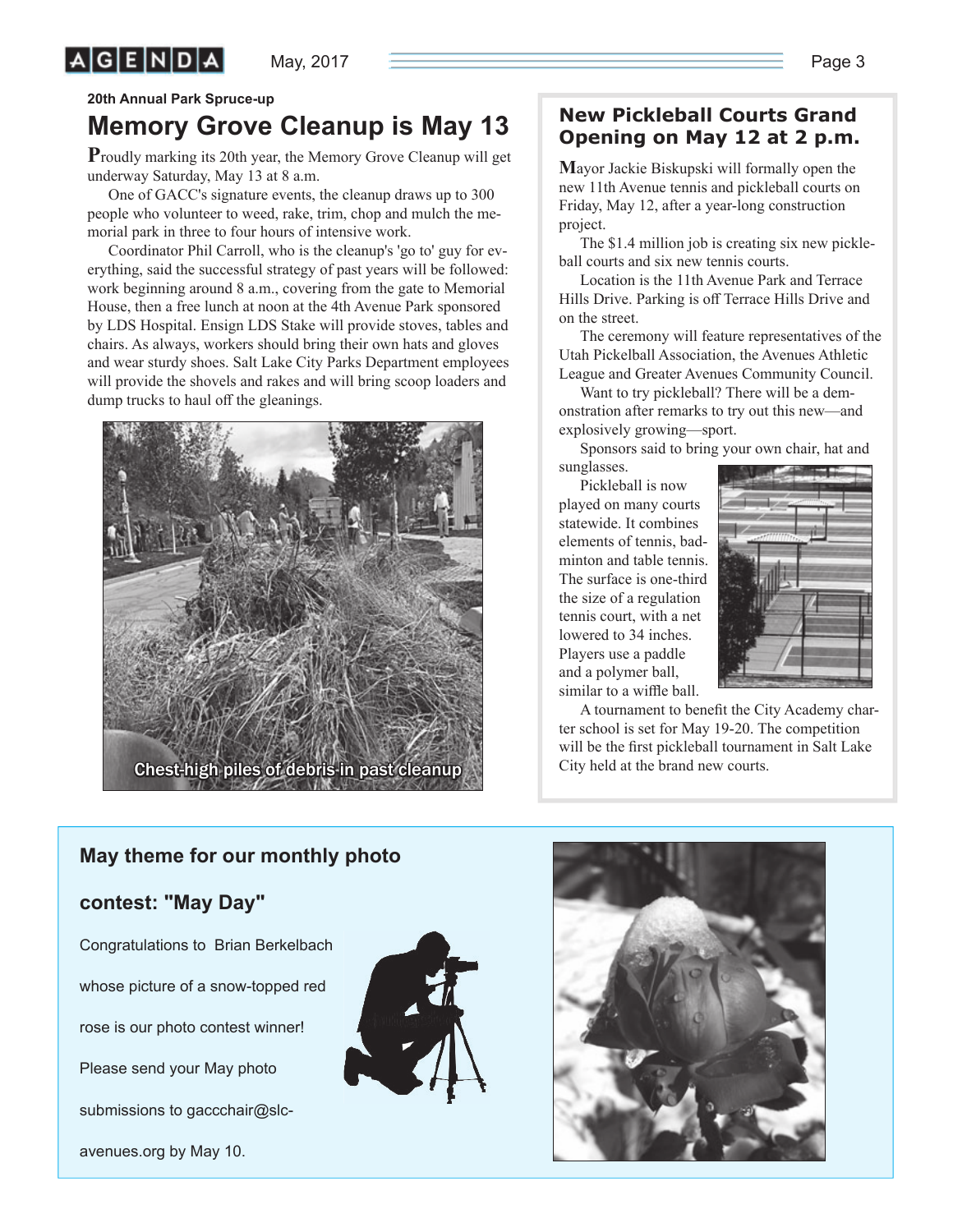### $A$  $G$  $E$  $N$  $D$  $A$

#### May, 2017 <del>Page 4 and 2019 Page 4</del> and 2017 Page 4

### **Preparing Neighborhoods for Disasters**

#### by Carleton DeTar

**G**eologists tell us that the Wasatch Front is due for a major earthquake, possibly within our lifetimes. So it is wise to give some thought to how we would respond, both as families and as a community.

The first important consideration is that in a disaster, we can't count on getting help from professional responders  $-$  fire, police, ambulance – nor can we count on common utilities, such as electricity, water, gas, telephone, and sewers. So we must be ready to take care of ourselves. Even a modest amount of planning and personal preparedness can make the difference between desperation and coping or even between death and survival.

The Be Ready Salt Lake City web site, http://www.bereadyslc.com has lots of preparedness information. Now is a good time to explore this site.

Major earthquakes are not the only potential threat requiring community preparation and response. Others include extended winter power outages, landslides, massive chemical spills, gas leaks, and wildfires threatening multiple homes.

Preparedness starts in the home and family. Everyone should have a 96-hour kit, plans for family reunification, plans for an out-of-state contact, etc. Tall furniture and gas appliances should be secured. Have a home fire extinguisher and make sure everyone know how to use it. Know how to shut off gas and electricity if necessary. Plan how you would care for pets if you need to evacuate.

A great many homes in the Avenues are built with unreinforced structural masonry. This form of construction is highly vulnerable to earthquakes. Salt Lake City has a "Fix the Bricks" program with information on what to do about it. See http:// www.bereadyslc.com/fix-the-bricks/.

After home preparedness comes community preparedness.

The Salt Lake City Office of Emergency Management is developing a program in partnership with the Salt Lake School District and the American Red Cross to help our communities respond to a disaster. It is called the S.A.F.E. program (Schools Aid Families in an Emergency). But it requires our participation.

According to the plan, our local elementary schools are designated as a disaster service and response hubs that we, as a community, operate – not the city and not the Red Cross. Family reunification, shelter



Carleton DeTar

services, CERT (Community Emergency Response Teams), HAM emergency communications, etc. are to be organized from there.

Our local elementary schools, Ensign, Wasatch, and the Open Classroom, are receiving kits with instructions for organizing disaster response. When disaster strikes, it is our job as neighborhood residents to implement the instructions. In addition to planning, a little advance training will clearly help. So the Greater Avenues needs volunteers to work out plans with the schools and to train. Check with the school principal to find out how you can help. Visit http://www.bereadyslc. com/s-a-f-e-neighborhoods/s-a-f-e-training-schedules/ for a schedule of S.A.F.E. program orientation sessions.

Besides the S.A.F.E. program that involves large chunks of the Greater Avenues, neighborhoods of a couple dozen or so homes in size can protect themselves by making plans for checking on and helping each other in a disaster. Do you know which of your neighbors might need extra assistance in a disaster? Schedule a neighborhood meeting. Talk about how you would check on each other. For example,

some neighborhoods might plan to put colored ribbons on their doors that indicate status: green means "we're OK," yellow means trouble, red means "we need urgent help." Find out who has equipment of good use in a disaster – for example, a chain saw or an electrical generator.

In a disaster there will be many volunteers wanting to help out who won't know how to mount an effective response. This is why it is vital that a sufficient number of neighborhood residents have some disaster training so they can organize a response. Here are ways you can be one of those key members of your community. Your neighbors will thank you!

*1. Train for your CERT* (Community Emergency Response Team). CERT training typically involves seven three-hour classes. Instruction includes home preparedness, light search and rescue, small fire suppression, disaster triage and medical treatment, team organization and psychology. These are skills that could save many lives. Go to http://www.bereadyslc. com/community-preparedness/c-e-r-t/ for upcoming classes. CERTs play a vital role in organizing disaster response. The Greater Avenues needs more neighborhood CERTs – there are only a couple active ones.

*2. Train with your local emergency ham radio organization.* The Salt Lake Crossroads Amateur Radio Club has been asked to provide city-wide communication in a disaster, but they need more members to be effective. Together with CERT, they play a vital role in disaster response. Go to http://www.bereadyslc.com/community-preparedness/ham-radio/ for more information.

*3. Train with the American Red Cross* for shelter operation. Call (801) 892-4000 for a schedule of shelter classes. While schools may not qualify as official Red Cross shelters, the same principles of temporary shelter operation apply.

#### **Street Fair Call for Booth Vendor Applications**

We are now accepting Booth Vendor Applications for the 2017 Avenues Street Fair, which is on Saturday, September 9, 2017, 9 a.m. to 6 p.m.

We are encouraging arts, crafts,

food, and retail vendors, as well as political and non-profit organizations to apply. The 2017 Street Fair will feature around 200 booths, which is the city's maximum allowed for this type event.

To submit an online application please visit *avenuesstreetfair.org*. Booth applications are due July 31.

—Brian Berkelbach, 2017 Avenues Street Fair Chair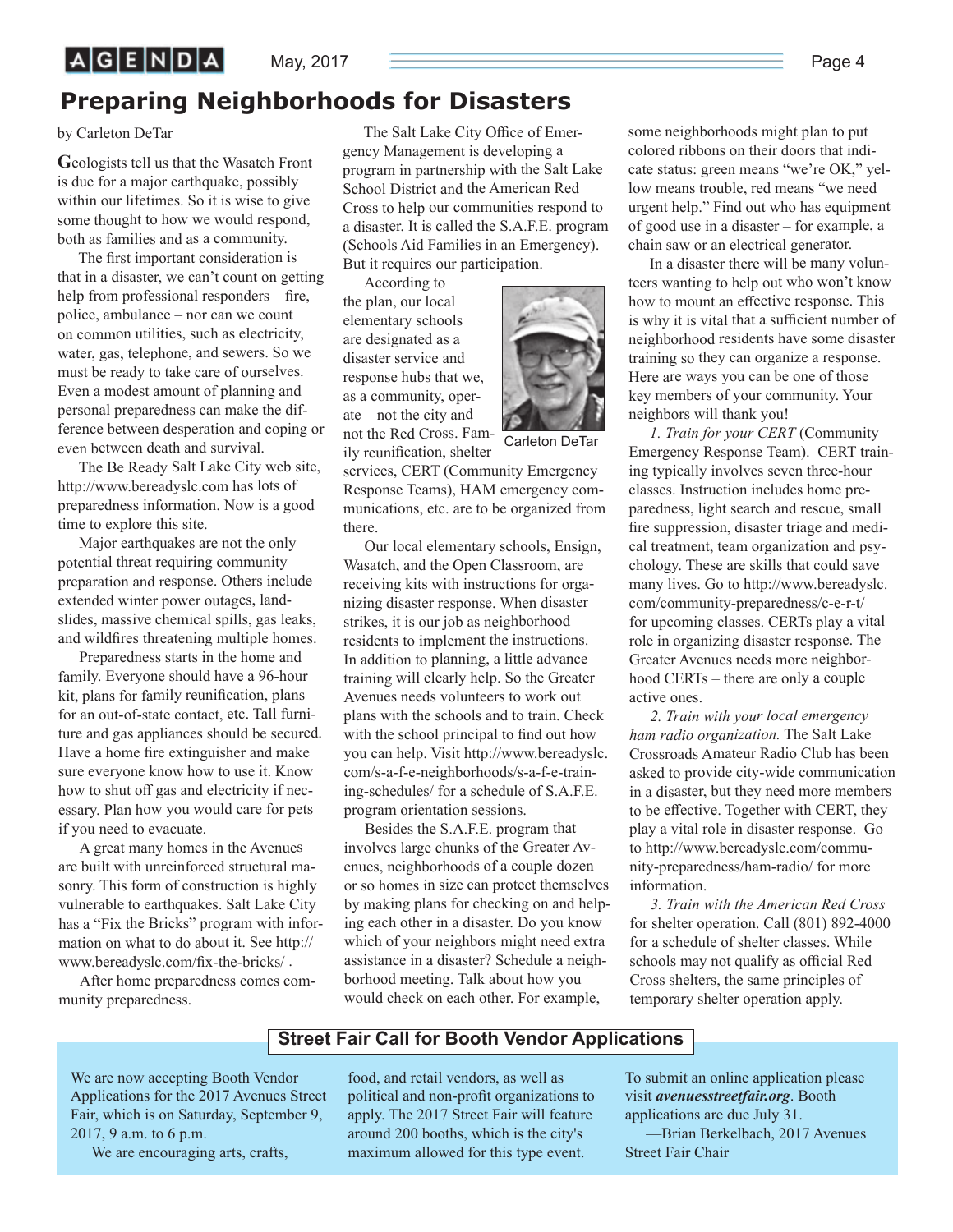**"Range 2 River Relay" Set May 13**

**O**n May 13, the Seven Canyons Trust is hosting its second-annual "Range 2 River Relay," sponsored by Salt Lake City, GREENbike, Splore, and the Jordan River Commission.

This race, beginning at 10 a.m., is an active transportation team relay to explore the Salt Lake valley's waterways from pristine headwaters to buried creeks and channelized canal to meandering river.

Competitors will bike the path of City Creek, boat in the Jordan River, and run the Jordan River Trail, showcasing opportunities to connect communities and ecosystems between the Wasatch Range and the Jordan River. Teams will consist of a biker, boater, and runner. Participants will race from the Wasatch Mountains to the Jordan River-range to river. The first teammate will follow City Creek via bikes donated by GREENbike, continuing as the creek gets buried underground. This leg will end at the creek's confluence with the Jordan River, the historic Utah State Fairpark property.

The second teammate will boat the Jordan River northward with canoes donated by Splore. Participants will follow the river as it transforms from a channelized canal to a meandering, healthy river. The Jordan River Trail will be utilized for the final stretch of the race.

The final teammate will run past native riparian vegetation, as well as invasive invaders.

Registration is now open http://sevencanyonstrust.org/events. If you don't feel like competing, come learn about local causes and enjoy eats and drinks from at the Finish Line Celebration.

Cheer on competitors as they finish the bike legs, start the boat leg, and end the running leg and race, and make sure to stay for the crowning of this year's champions!

#### **Masonic Temple Open House**

**I**t's safe to say many Avenues residents have driven by the Salt Lake Masonic Temple thousands of times and have no idea what's inside.

The venerable Utah Masonic organizations have a rich tradition of serving their communities, and on May 6, Utah Masons will open the doors of the Salt Lake Masonic Temple, 650 E. South Temple, for public visits.

The 1927 building is an example of Egyptian Revival architecture and is dedicated to President George Washington, who was a Mason. Tours will



start at 10 a.m.

### **DON'T MAKE THESE <b>4** DON'T MAKE THESE **4** COMMON SPRING SAFETY MISTAKES  **By Nate Whittaker**

Spring is a great time to get out and enjoy the warm weather, but there are spring safety hazards that can result in injury, including some that are serious. The LDS Hospital Emergency Department is busier during the warmer months with injuries can happen in your house or front yard. Use caution this spring and watch out for these common safety hazards.

#### **MOWING THE LAWN**

Lawn mowers and gardening tools can be dangerous. Children shouldn't be allowed to play near mowers. Objects hidden in the grass, such as rocks, screws, or metal wire fragments, can become dangerous projectiles, striking the body or the eye. Wear protective eye wear and turn the mower completely off before clearing grass from the lawn mower.

#### **LIFTING HEAVY OBJECTS**

Back pain is one of the most common complaints in the Emergency Department all year long. Back injuries can occur with lifting, bending, and twisting that is performed improperly. Whether you're organizing the garage or cleaning closets, practice good lifting techniques — use proper posture by lifting with your legs, not your back. Get help with lifting heavy furniture and wear a supportive back brace or lift belt for additional support.

#### **CHEMICALS**

For the safety of children, always keep chemicals, such as pesticides, out of reach and locked up with secure lids. Never store chemicals in anything once used for food or drink. Unfortunately, serious injury and death have occurred in children who mistook chemicals for soda pop. In addition, do not mix chemicals unless you're following specific directions, as this can produce hazardous fumes.

#### **LONGBOARDING/SKATEBOARDING, BIKES, AND SCOOTERS**

Injuries associated with skateboards, bikes, and scooters are very common in the emergency department. Broken arms, lacerations, and head injuries are some of the injuries presented in emergency departments. Always wear a helmet. Wrist and hand guards are helpful to avoid abrasions and lacerations. Remind loved ones to watch their speed and stay in control.

Helping People<br>Live the Healthiest Lives Possible. Lives Possible.



ldshospital.org | 801.408.1100

FIYN

**For more great health information and recipes, visit ldshospital.org/healthyliving**